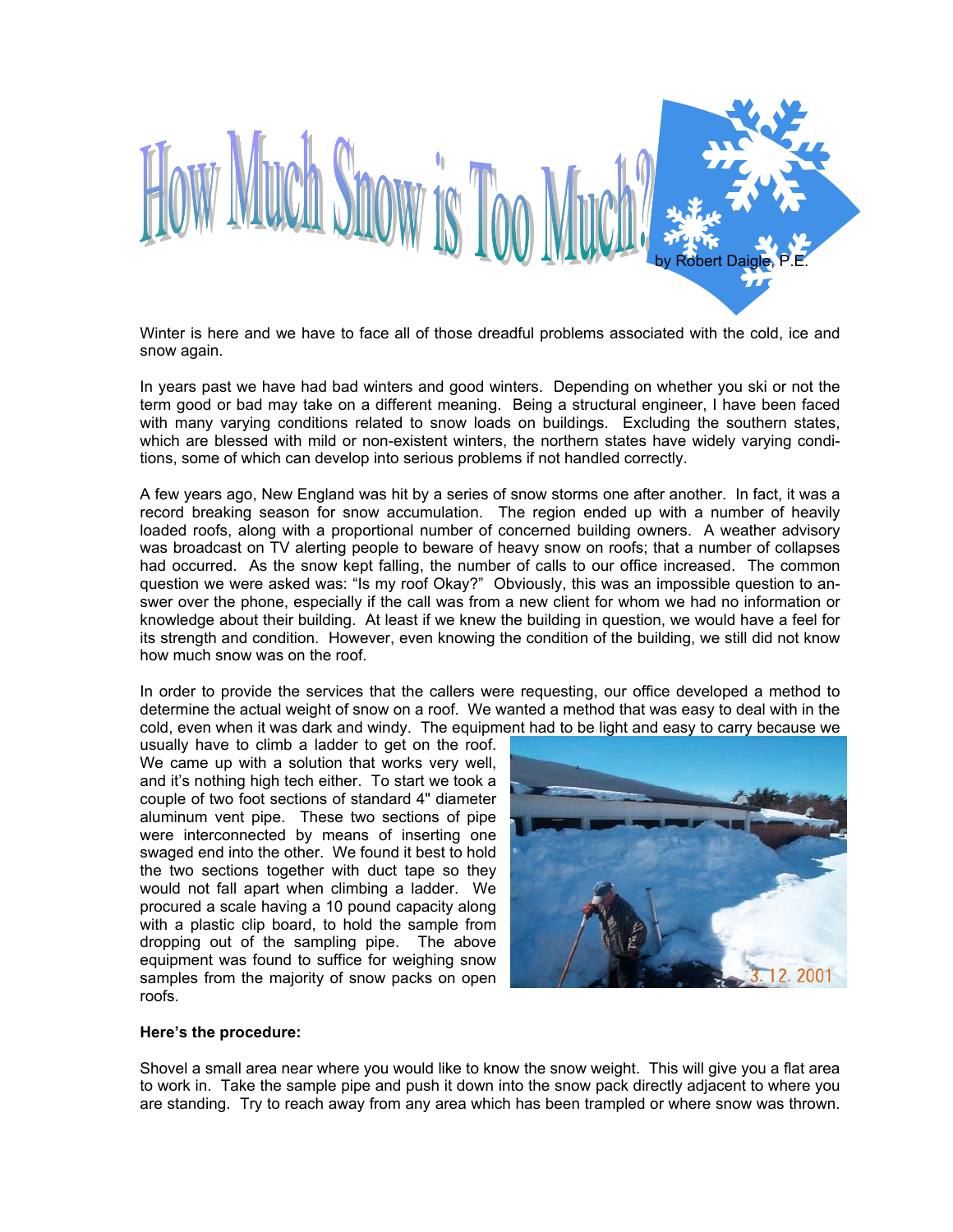Once the pipe hits resistance, gently twist it to cut into the ice or packed snow base, but be careful not to damage the roofing. Once this step is complete, without moving the pipe, take a shovel or the clip board and pull the snow from around the pipe at the front and sides. Then, taking the clip board in one hand, push the board under the sample pipe to keep the snow from falling out when you pick it up. Before hand you want to "zero-out" the scale with the sample pipe and clip board on it. That way the weight you read on the scale will be that of the snow sample only. Next, pick up the sample pipe with the clip board underneath and place it on the scale. The weight you read is what you will use on the following chart to determine the roof load (per square foot) resulting from the snow.

### **Conversion chart for 4" diameter sample:**

Cut this chart out and tape it to the sample pipe for easy reference in the field. It would be best if this were laminated first to keep it dry.

This chart merely converts the weight of the specimen from the 12.6 square inches which is the cross sectional area of the 4" sample pipe, to the 144 square inches in a square foot. Therefore, a 3.0 pound sample specimen in the pipe is the same as 34 psf (pounds per square foot) of snow weight on the roof.

Now that the actual snow weight on the roof is known, a rational decision on how to proceed can be made. If you know the snow load capacity of the roof, this will be easier. For example: If you know that your roof has a snow load capacity of 25 psf, and you take sample readings which on the conversion chart show an equivalent snow load of 17 psf, you might decide to postpone snow removal pending further snow accumulation. If you do not know the roof's capacity, contact your structural engineer. As you may suspect, the snow load requirements vary dramatically from the north to south. Snow loads can range from 0 psf (although by code, roofs must be designed to support minimum live load) to a maximum of over 60 psf on an unobstructed roof area.

Snow drifting is another issue which requires much attention. Building Codes require that engineers design for this drifting effect where roofs abut a higher building or piece of equipment such as a large roof top unit. This drifting condition also develops along parapets. Believe me when I say that snow loads can drift to over eighteen feet tall on a roof. I've seen it once in

| Weight                                 | Roof Snow             |
|----------------------------------------|-----------------------|
| of                                     | Load in               |
| Sample                                 | (lb/ft <sup>2</sup> ) |
|                                        |                       |
| $\frac{(\text{lbs.})}{0.25}$           |                       |
|                                        | $\frac{3}{6}$         |
| 0.75                                   |                       |
| $\overline{1}$                         | $\overline{12}$       |
| $\frac{1.25}{1.5}$                     | $\frac{15}{17}$       |
|                                        |                       |
| $\frac{1.75}{2.25}$ $\frac{2.25}{2.5}$ | $\frac{20}{23}$       |
|                                        |                       |
|                                        |                       |
|                                        | $\frac{25}{28}$       |
|                                        | $\overline{31}$       |
|                                        | $\overline{34}$       |
| $\frac{2.75}{3}$ $\frac{3.25}{3.25}$   | 37                    |
|                                        | $\overline{40}$       |
| $\frac{1}{3.5}$<br>3.75                | $\overline{43}$       |
| $\overline{4}$                         | 46                    |
| 4.25                                   | 49                    |
| $\overline{4.5}$                       | 52                    |
| $\overline{4.75}$                      | $\overline{55}$       |
| 5                                      | 57                    |

Buffalo, New York and once in Watertown, Connecticut. In both situations, it was on a low roof of an office which abutted a high bay storage warehouse. The snow load was calculated to weigh upwards of 180 psf. Fortunately, the Buffalo building had a non-bearing masonry wall running below the joists



perpendicular to the span near midspan of the members. This saved the roof from collapse. The roof structure did not have provisions for drifting because it was designed prior to the code requirement increasing the design snow load in such areas. At the Watertown job, the roof did not collapse because, fortunately, it was designed for the Code required snow drift load for that specific area, which was 120 psf. Although the 180 psf snow pack exceeded this load, the factor of safety proved to be the saving grace. The roof deflected 4" under the load but did not exceed the elastic limit of the long span joists; therefore, once the load was re-

moved, the roof rebounded to its original shape. A word of caution though - provisions for snow drift-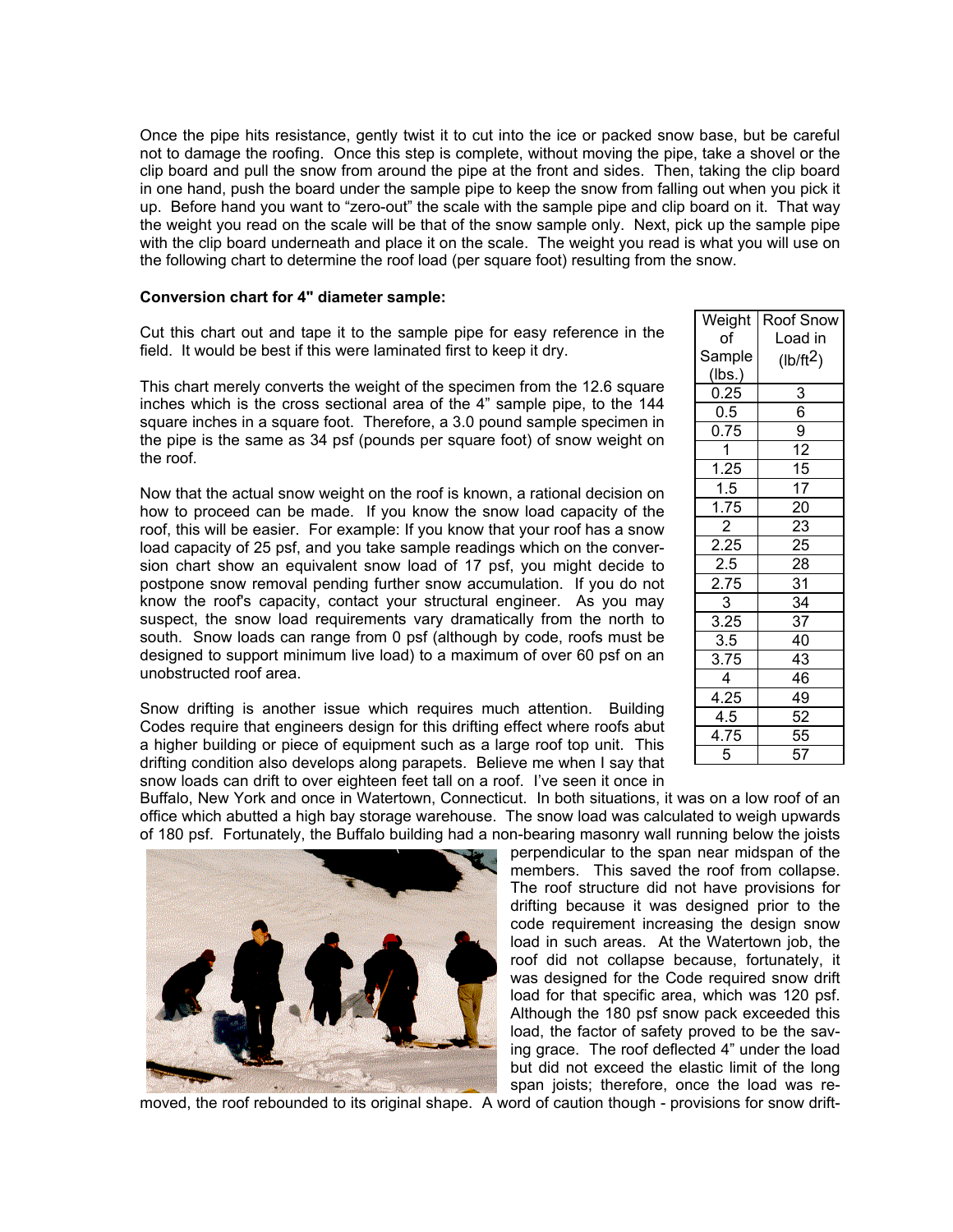ing are not always properly addressed, or may be missed entirely. Do not assume that your building is properly designed.

Another issue that makes this "weigh the snow routine" a good thing to do is that if you find the snow doesn't have to be removed, you can:

- 1. Save a tremendous amount of money on a large roof;
- 2. Eliminate the potential damage to the roofing membrane; and,
- 3. Eliminate the risk of someone falling off the roof when they are shoveling snow, especially at night.

One word of caution when measuring a snow pack deeper than the 48" length of pipe; always make sure that the specimen you take is the full depth of the snow pack. If it is 54" deep I would recom-

mend getting another section of pipe to add on to the other two. Otherwise you would have to take much care in measuring the weight in multiple lifts, being careful not to disturb the different levels.

On roofs that we have inspected, a number of weight measurements were taken around the roof. At each measurement, we also measured the depth of snow for our reference. This would give us a feel for weight versus depth. However, this relationship could vary significantly from day to day. For example: a 22" depth of powdery snow might weigh 15 psf.; however, a rain storm could increase the snow



density by a factor of 3. The snow also restricts the flow of snow melt and rain runoff toward the roof drains.

# **Horror Stories:**

We have heard a few stories that make us shudder:

- 1. Helicopter Blow Off Method One municipality hired a helicopter to blow the snow off their roof. This might work well with the light, powdery type of snow that would blow off easily. What happens though if the roof is loaded to its limit with snow and then a helicopter hovers overhead. Could the down blast cause a collapse? It's possible.
- 2. "Bob Cat" Method One municipality had the great idea to lift a small "Bob Cat" type tractor onto the roof to remove the snow. They were fortunate that the machine did not punch through the deck as this is a highly concentrated load for a roof system. I am sure the abrasion from the unit turning and running back and forth didn't help the roof warranty either.
- 3. Wave Method One common method is to use snow blowers on the roof. One word of caution though, the snow blower can become a Gatling gun if the roof has stone ballast on it. Get ready to take cover! The technique used by the unknowing is to start in the center and keep moving the snow toward the edge of the roof. The only problem with this is that the snow depth and density keeps building up on every pass. This could be catastrophic.

#### **Snow Removal Methods:**

One innovative way to clear a large roof is to have a crane and dumpster available. The crane holds the dumpster above the roof for workers to fill with snow. That way areas of roof can be cleared without having to carry the snow across a large distance. This also reduces the wear and tear on the roof